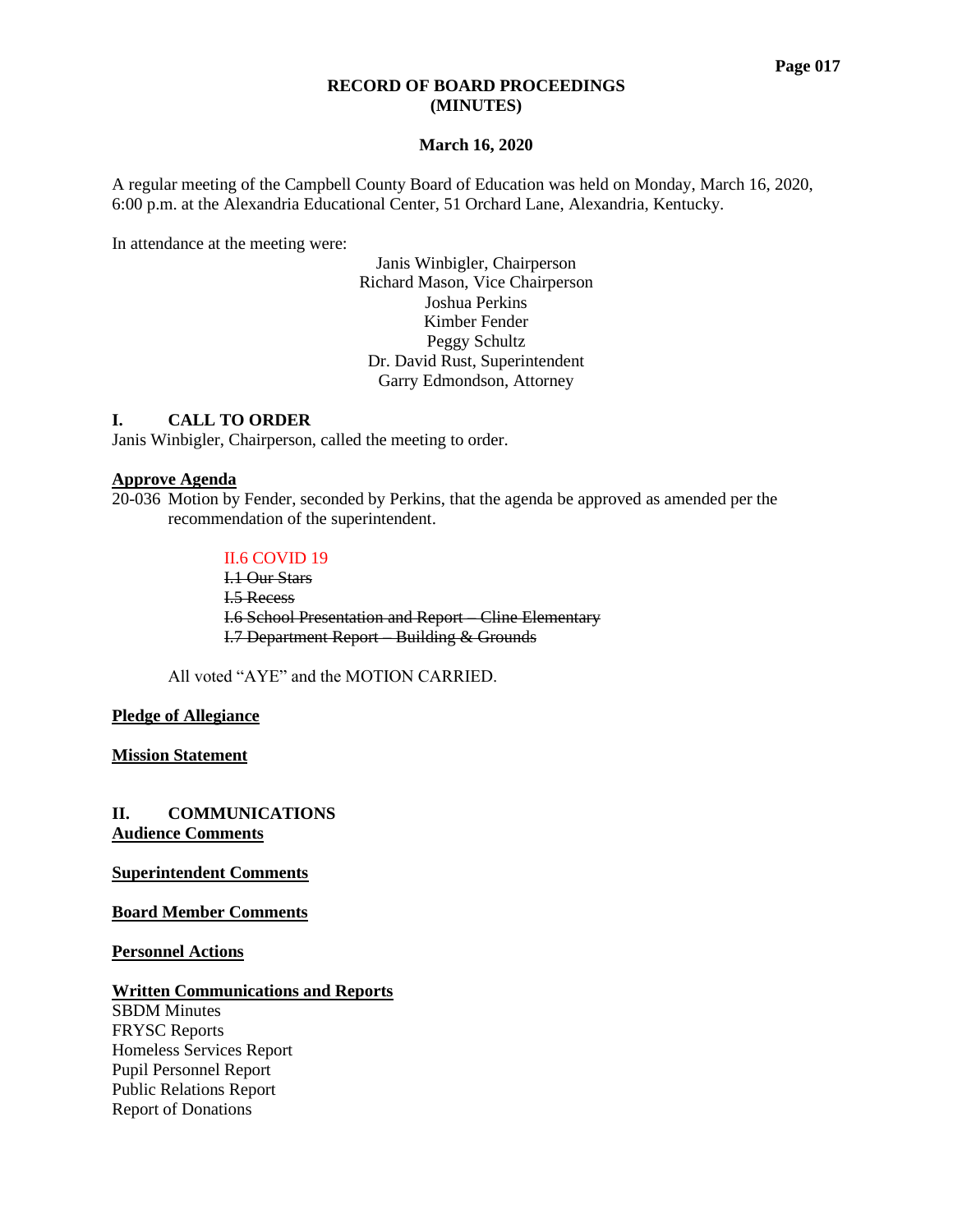# **Page 018**

School Related Field Trip Reports Field Trip Report – Athletics Field Trip Report – Transportation

# **III. ACTION AGENDA**

# **Approval of Non-traditional Instruction (NTI) Program**

- 20-037 Motion made by Schultz, seconded by Mason, to approve the emergency non-traditional day (NTI) application per the recommendation of the superintendent.
- VOTE: Winbigler-Yes; Mason-Yes; Perkins-Yes; Fender-Yes; Schultz-Yes. MOTION CARRIED.

### **BG #20-111 CCMS Front Entrance/Plaza; Bid Documents, BG-2 and BG-3**

- 20-038 Motion made by Fender, seconded by Schultz, to table BG #20-111 CCMS Front Entrance/Plaza; Bid Documents, BG-2 and BG-3 per the recommendation of the superintendent.
- VOTE: Winbigler-Yes; Mason-Yes; Perkins-Yes; Fender-Yes; Schultz-Yes. MOTION CARRIED.

### **BG #20-149 CCS Paving 2020; Recommendation for Award and Revised BG-1**

- 20-039 Motion made by Mason, seconded by Perkins, to approve BG #20-149 CCS Paving 2020 recommendation for award to Riegler Blacktop for total base bid, alternate #2 and #3 for \$249,500 and the revised BG-1 per the recommendation of the superintendent.
- VOTE: Winbigler-Yes; Mason-Yes; Perkins-Yes; Fender-Yes; Schultz-Yes. MOTION CARRIED.

#### **Award of Bid for 2005 Ford Explorer**

- 20-040 Motion made by Fender, seconded by Schultz, to award Mary Joan Steffen the bid for the surplus 2005 Ford Explorer in the amount of \$251.00 per the recommendation of the superintendent.
- VOTE: Winbigler-Yes; Mason-Yes; Perkins-Yes; Fender-Yes; Schultz-Yes. MOTION CARRIED.

# **Certified Evaluation Plan (CEPT)**

- 20-041 Motion made by Schultz, seconded by Fender, to approve the Certified Evaluation Plan (CEP) beginning with the 2020-2021 school year per the recommendation of the superintendent.
- VOTE: Winbigler-Yes; Mason-Yes; Perkins-Yes; Fender-Yes; Schultz-Yes. MOTION CARRIED.

# **Amend 2019-20 School Calendar and Set Graduation Date**

- 20-042 Motion made by Perkins, seconded by Schultz, to approve the amended calendars as presented and set graduation for the class of 2020 for Friday, May 22, 2020 at 7:00 PM at BB&T Arena per the recommendation of the superintendent.
- VOTE: Winbigler-Yes; Mason-Yes; Perkins-Yes; Fender-Yes; Schultz-Yes. MOTION CARRIED.

# **IV. CONSENT AGENDA**

20-043 Motion made by Fender, seconded by Mason, that the consent agenda be approved as presented per the recommendation of the superintendent.

# **Minutes**

| February 3, 2020  | Special Meeting        |
|-------------------|------------------------|
| February 11, 2020 | Special Meeting        |
| February 17, 2020 | <b>Regular Meeting</b> |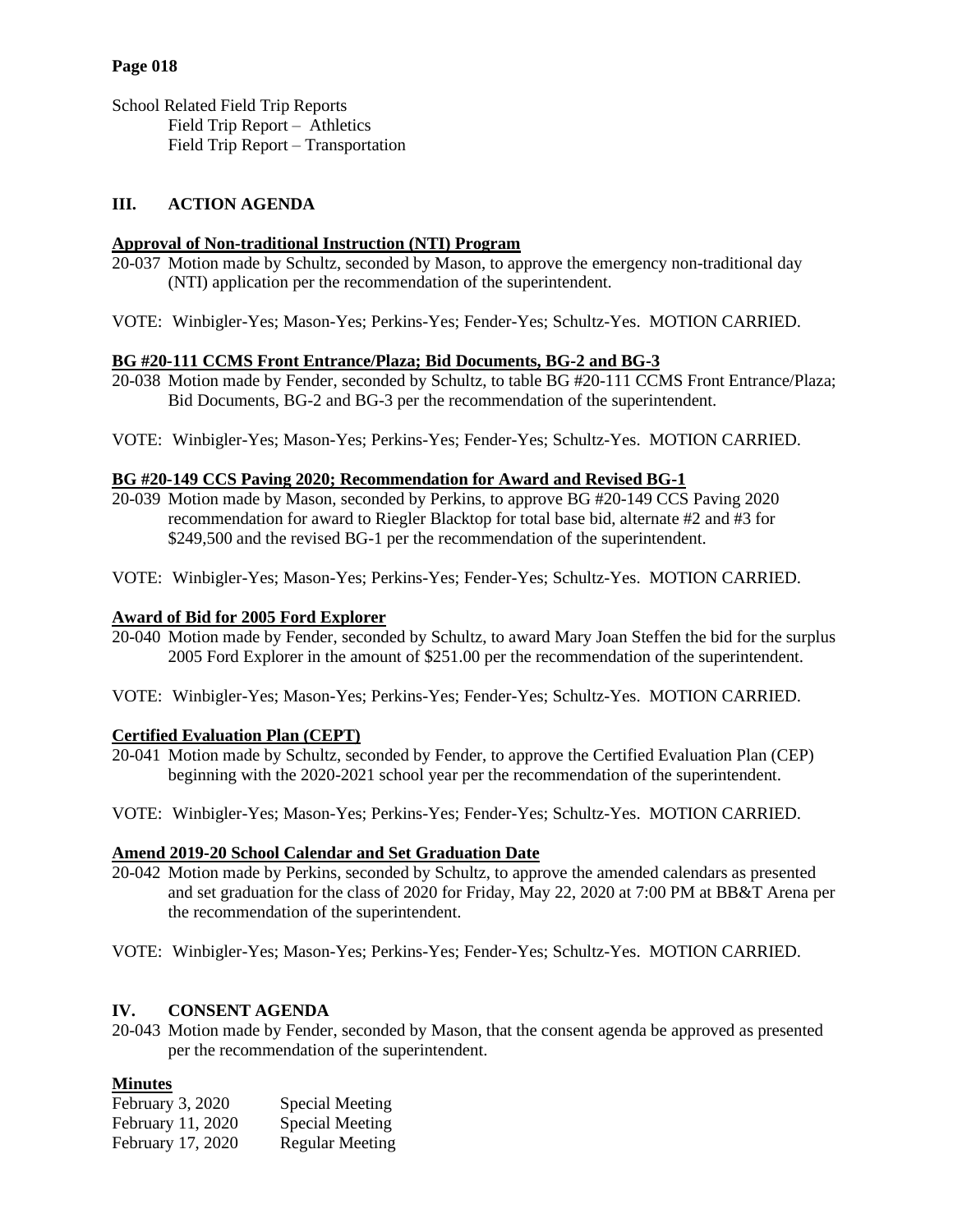# **Bills - Addendum**

General Fund # 13582-136046

#### **Bills – Regular**

General Fund # 136047-136180 as listed in the Orders of the Treasurer

#### **Treasurer's Report**

|                                  |                                                                        |                    | Campbell County Board of Education                                                                             |               |                  |
|----------------------------------|------------------------------------------------------------------------|--------------------|----------------------------------------------------------------------------------------------------------------|---------------|------------------|
|                                  |                                                                        | Treasurer's Report |                                                                                                                |               |                  |
|                                  |                                                                        |                    | For Month Ended March 31, 2020                                                                                 |               |                  |
|                                  | <b>Beginning</b>                                                       |                    | <b>Expenditures</b>                                                                                            |               | <b>Ending</b>    |
| <b>Fund</b>                      | <b>Balance</b>                                                         | <b>Revenues</b>    | <b>Salaries</b>                                                                                                | <b>Others</b> | <b>Balance</b>   |
|                                  |                                                                        |                    |                                                                                                                |               |                  |
| General                          | 17,004,501                                                             | 1,769,633          | (2, 267, 463)                                                                                                  | (685, 182)    | 15,821,488       |
|                                  |                                                                        |                    |                                                                                                                |               |                  |
| <b>Sick Leave Retire.</b>        | 168,257                                                                |                    | 0                                                                                                              | 0             | 168,257          |
| <b>Committed Funds</b>           | 400,000                                                                |                    | 0                                                                                                              | 0             | 400,000          |
|                                  |                                                                        |                    |                                                                                                                |               |                  |
| <b>Special Revenue</b>           | (89, 433)                                                              | 232,673            | (275, 350)                                                                                                     | (203, 969)    | (336, 079)       |
|                                  |                                                                        |                    |                                                                                                                |               |                  |
| <b>District Activity</b>         | 11,773                                                                 | 7,081              |                                                                                                                | (17, 325)     | 1,530            |
|                                  |                                                                        |                    |                                                                                                                |               |                  |
| <b>Capital Outlay</b>            | 401,098                                                                | 0                  | 0                                                                                                              | 0             | 401,098          |
| <b>Building</b>                  | 4,206,978                                                              | $\pmb{0}$          | 0                                                                                                              | 0             | 4,206,978        |
|                                  |                                                                        |                    |                                                                                                                |               |                  |
| <b>Construction</b>              | 2,656,636                                                              | 0                  | 0                                                                                                              | (29, 171)     | 2,627,465        |
|                                  |                                                                        |                    |                                                                                                                |               |                  |
| <b>Debt Service</b>              | (3,830,734)                                                            | 0                  | 0                                                                                                              | 0             | (3,830,734)      |
|                                  |                                                                        |                    |                                                                                                                |               |                  |
| <b>Food Service</b>              | 231,808                                                                | 221,764            | (64, 988)                                                                                                      | (160, 513)    | 228,070          |
| Totals*                          | \$21,160,885                                                           | 2,231,151          | (2,607,802)                                                                                                    | (1,096,160)   | \$<br>19,688,074 |
|                                  |                                                                        |                    |                                                                                                                |               |                  |
| <b>Leave of Absence Requests</b> |                                                                        |                    | Amy Beal, Guidance Counselor at Cline Elementary,<br>from April 14, 2020 through June 30, 2020 for FMLA.       |               |                  |
|                                  |                                                                        |                    |                                                                                                                |               |                  |
|                                  | Dawna Ecklar, Food Service Assistant at Campbell County Middle School, |                    |                                                                                                                |               |                  |
|                                  |                                                                        |                    | from February 19, 2020 through April 3, 2020 for FMLA.                                                         |               |                  |
|                                  |                                                                        |                    |                                                                                                                |               |                  |
|                                  |                                                                        |                    | Joseph Adrian Gabbard, Bus Driver at Transportation,<br>from January 30, 2020 through March 31, 2020 for FMLA. |               |                  |
|                                  |                                                                        |                    | Mark Hasenstab, Bus Driver at Transportation,<br>from February 25, 2020 through April 10, 2020 for FMLA.       |               |                  |
|                                  |                                                                        |                    | Thomas Hater, Bus Driver at Transportation,                                                                    |               |                  |
|                                  |                                                                        |                    | from February 25, 2020 through April 1, 2020 for FMLA.                                                         |               |                  |

#### **Leave of Absence Requests**